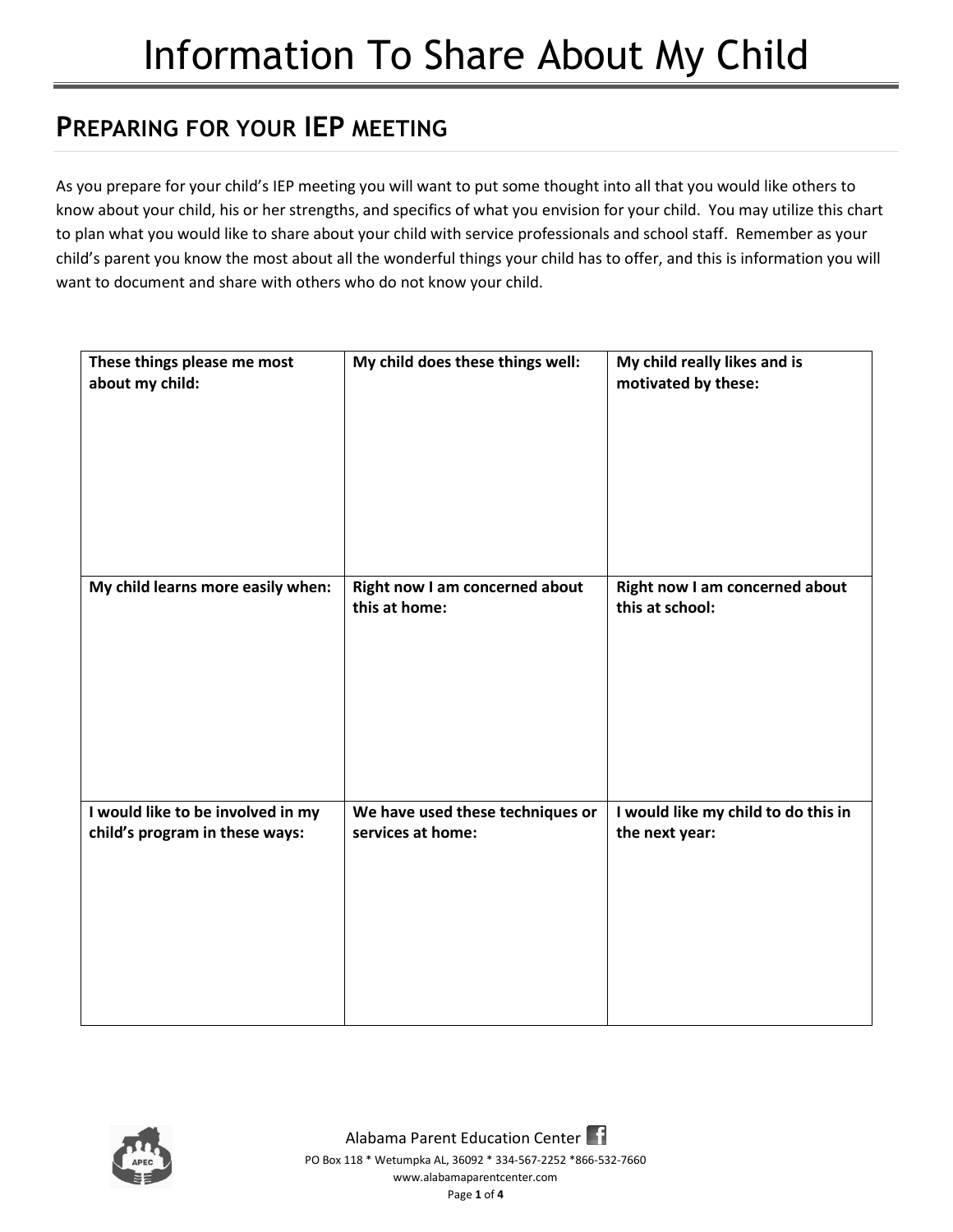## Information To Share About My Child

| My child's attitude toward school:                                             | My child's attitude toward<br>homework:                                             | I am concerned or pleased about<br>this in history:             |
|--------------------------------------------------------------------------------|-------------------------------------------------------------------------------------|-----------------------------------------------------------------|
| I am concerned or pleased about<br>this in math:                               | I am concerned or pleased about<br>this in reading or language arts:                | I am concerned or pleased about<br>this in science:             |
| I am concerned or pleased about<br>this in my child's communication<br>skills: | I am concerned or pleased about<br>this in my child's behavior:                     | I am concerned or pleased about<br>this in my child's safety:   |
| I am concerned or pleased about<br>my child's transportation:                  | I am concerned or pleased about<br>my child's interaction with peers,<br>or adults: | I am pleased or concerned about<br>my child's self-care skills: |

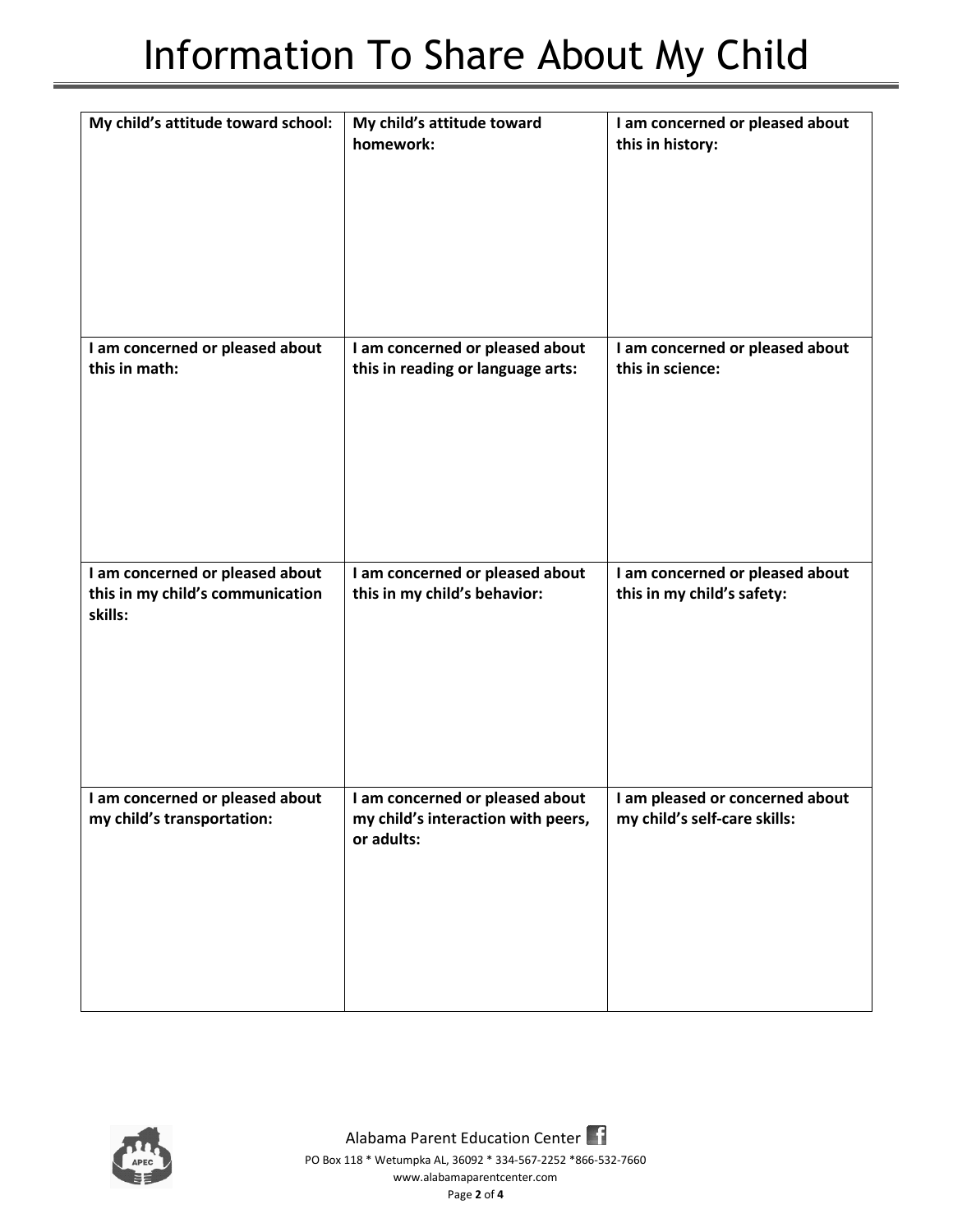| I am pleased or concerned about<br>my child's responsibility skills: | I am pleased or concerned about<br>my child's daily habits:                                  | I am pleased or concerned about<br>my child's job skills or future<br>training: |
|----------------------------------------------------------------------|----------------------------------------------------------------------------------------------|---------------------------------------------------------------------------------|
| I am pleased or concerned about<br>my child's health:                | I am pleased or concerned about<br>my child's access to hobbies or<br>recreation activities: | I am pleased or concerned with<br>child's physical ability:                     |
| I am pleased or concerned with<br>my child's mobility:               | I am concerned or pleased about<br>my child's behavior:                                      | I am concerned about my child's<br>learning the English language:               |
| I think these services would help<br>my child:                       | Other help our family could use:                                                             | I would like my child to do this in<br>the future:                              |